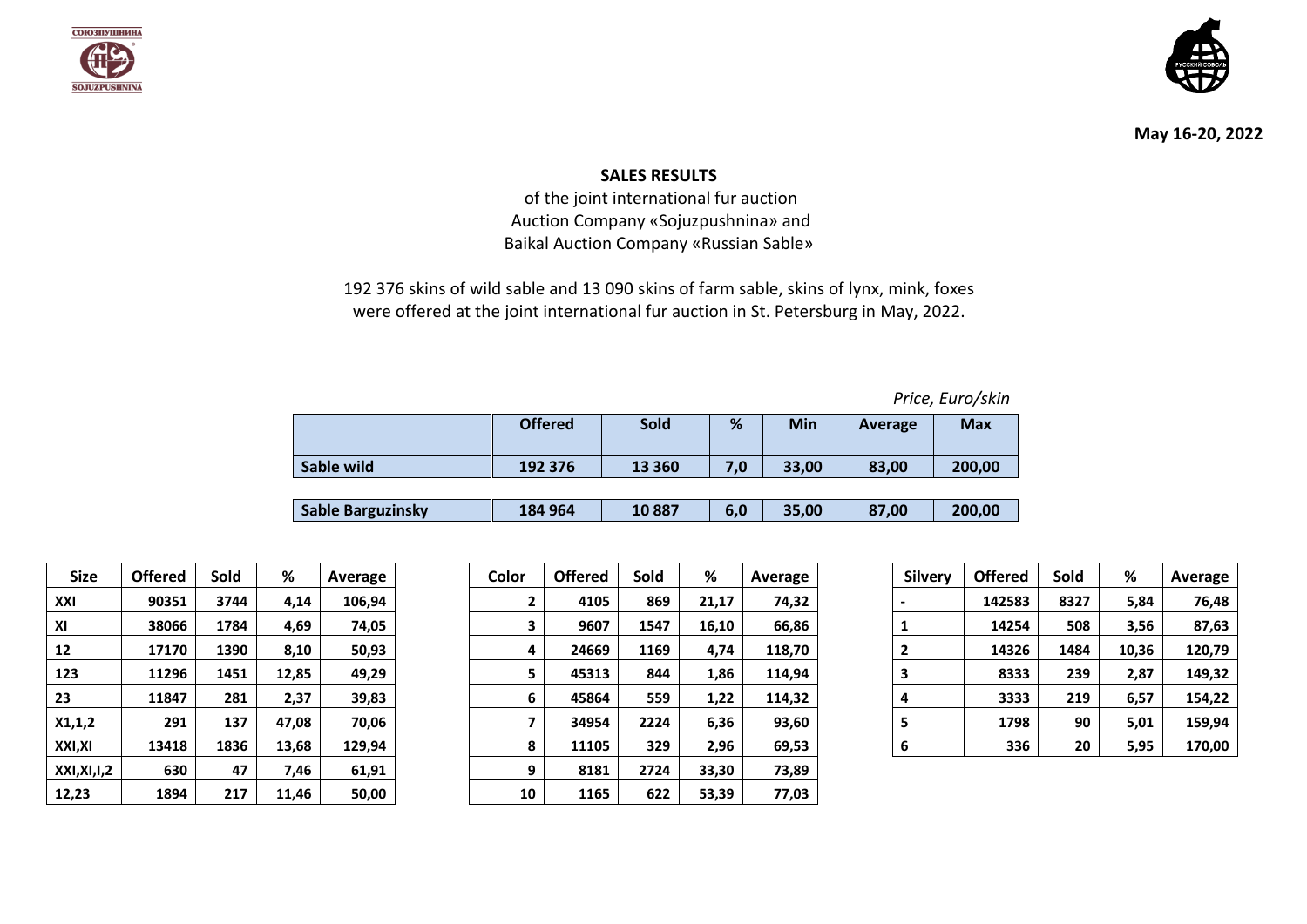



|                 | <b>Offered</b> | Sold | %     | Min   | Average | <b>Max</b> |
|-----------------|----------------|------|-------|-------|---------|------------|
| Sable Eniseisky | 277            | 279  | 22,00 | 35,00 | 37,28   | 39,00      |

| <b>Size</b> | <b>Offered</b> | Sold | %      | Average |
|-------------|----------------|------|--------|---------|
| 123         | 279            | 279  | 100,00 | 37,28   |
| XXI,XI      | 929            |      |        |         |
| XXI,XI,I,2  | 69             |      |        |         |

| <b>Size</b> | <b>Offered</b> | Sold | %      | Average | Color | <b>Offered</b> | Sold | %     | Average | <b>Silvery</b> | <b>Offered</b> | Sold. | %     | Average |
|-------------|----------------|------|--------|---------|-------|----------------|------|-------|---------|----------------|----------------|-------|-------|---------|
| 123         | 279            | 279  | 100,00 | 37,28   | 4     | 22             |      |       |         |                | 1201           | 279   | 23,23 | 37,28   |
| XXI,XI      | 929            |      |        |         |       | 129            | 32   | 24,81 | 37,00   |                | 29             |       |       |         |
| XXI,XI,I,2  | 69             |      |        |         | 6     | 358            | 80   | 22,35 | 38,00   |                | 47             |       |       |         |
|             |                |      |        |         |       | 445            | 95   | 21,35 | 38,06   |                |                |       |       |         |
|             |                |      |        |         | 8     | 323            | 72   | 22,29 | 35,57   |                |                |       |       |         |

| <b>Silvery</b> | <b>Offered</b> | Sold. | %     | Average |
|----------------|----------------|-------|-------|---------|
|                | 1201           | 279   | 23,23 | 37,28   |
|                | 29             |       |       |         |
|                | 47             |       |       |         |

*Price, Euro/skin*

|                         | <b>Offered</b> | Sold | %    | Min   | Average | <b>Max</b> |
|-------------------------|----------------|------|------|-------|---------|------------|
| Sable Amursky, Jakutsky | 998            | 600  | 60,1 | 33,00 | 35,45   | 43,00      |

| <b>Size</b> | <b>Offered</b> | Sold | %      | Average |
|-------------|----------------|------|--------|---------|
| XI, 1       | 68             |      |        |         |
| 123         | 481            | 334  | 69,44  | 36,81   |
| 23          | 266            | 266  | 100,00 | 33,74   |
| X1, 1, 2    | 144            |      |        |         |
| XXI,XI      | 39             |      |        |         |

| <b>Size</b> | <b>Offered</b> | Sold | %      | Average | Color | <b>Offered</b> | Sold | %      | Average | <b>Silvery</b> | <b>Offered</b> | Sold | %      | Average |
|-------------|----------------|------|--------|---------|-------|----------------|------|--------|---------|----------------|----------------|------|--------|---------|
| XI,1        | 68             |      |        |         |       | 34             | 34   | 100,00 | 36,00   |                | 585            | 456  | 77,95  | 34,68   |
| 123         | 481            | 334  | 69,44  | 36,81   |       | 132            | 93   | 70,45  | 36,00   |                | 39             | 39   | 100,00 | 36,00   |
| 23          | 266            | 266  | 100,00 | 33,74   |       | 200            | 154  | 77.00  | 36,00   |                | 185            | 77   | 41,62  | 36,97   |
| X1,1,2      | 144            |      |        |         | 6     | 458            | 199  | 43,45  | 33,77   |                | 189            | 28   | 14,81  | 43,00   |
| XXI,XI      | 39             |      |        |         |       | 152            | 120  | 78,95  | 36,93   |                |                |      |        |         |
|             |                |      |        |         |       | 22             |      |        |         |                |                |      |        |         |

| <b>Silvery</b> | <b>Offered</b> | Sold | ℅      | Average |
|----------------|----------------|------|--------|---------|
|                | 585            | 456  | 77,95  | 34,68   |
| 1              | 39             | 39   | 100,00 | 36,00   |
| 2              | 185            | 77   | 41,62  | 36,97   |
| 3              | 189            | 28   | 14,81  | 43,00   |